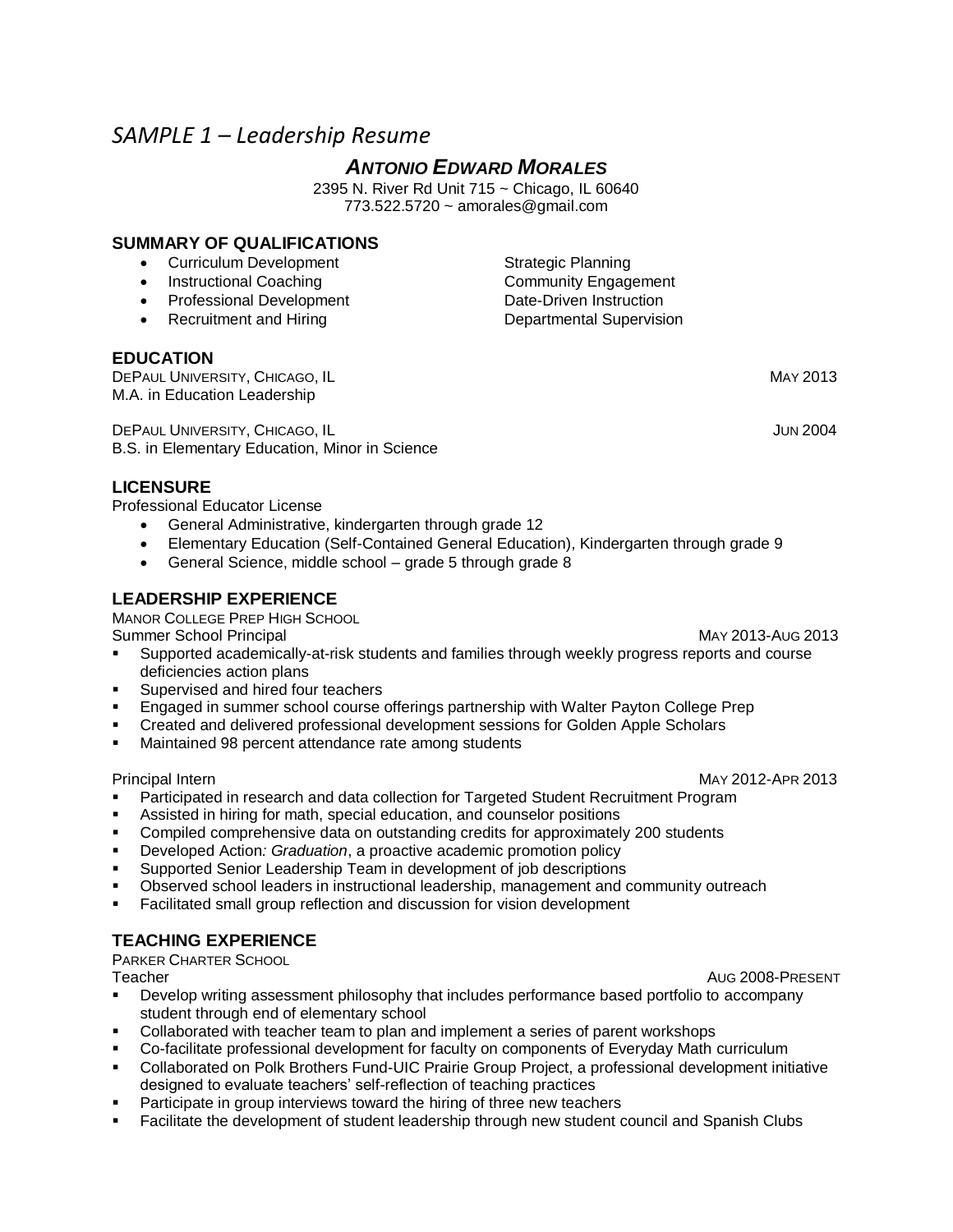# **SAMPLE 2 – Leadership Resume**

# **Josefina Grace Smith**

**4412 Williams Ave. Chicago, IL 60624 jgsmith@gmail.com 773‐255‐8135**

## **SUMMARY OF QUALIFICATIONS**

- Curriculum Development
- Instructional Leadership & Coaching
- Departmental Supervision

#### **EDUCATION**

- Master of Arts in Education DePaul University, Chicago, IL (GPA ‐ 3.91 / 4.0) **July 2010**
- Bachelor of Arts History (w/ Highest Honors), DePaul University, Chicago, IL (GPA ‐ 3.88 / 4.0) **June 2002**

#### **LICENSURE**

- Professional Educator License (PEL)
	- o General Administrative, kindergarten through grade 12
	- o U.S. History and World History, senior HS Grade 9‐grade 12
	- o Social Sciences, middle school grade 6 through grade 8

#### **SCHOOL LEADERSHIP EXPERIENCE August 2008 ‐ Present**

**Early College STEM Site Team,** Harris High School, Chicago, IL.

- Selected to help collaborate on developing school-wide curriculum and course sequences for new Early College STEM designation.
- Led team responsible for developing the new Humanities pathway of study
- Collaborated to develop a new school mission and common instructional framework.
- Led professional development to inform and engage the full staff on the efforts of the site team.
- Attended Local School Council and Parent Action Committee meetings to talk to parents and community members about the development and implementation of the EC STEM school model.

#### **Instructional Leadership Team**

- Participated in performance management data meetings with network officials to analyze school data that led to a number of initiatives:
- Examined school-wide data on attendance and developed a variety of programs that increased overall attendance by 30%
- Led instructional rounds to identify best practices for increasing student engagement levels and then shared finding with full staff.
- Recruitment & Hiring
- Community Engagement
- Rigorous, Data‐Driven Instruction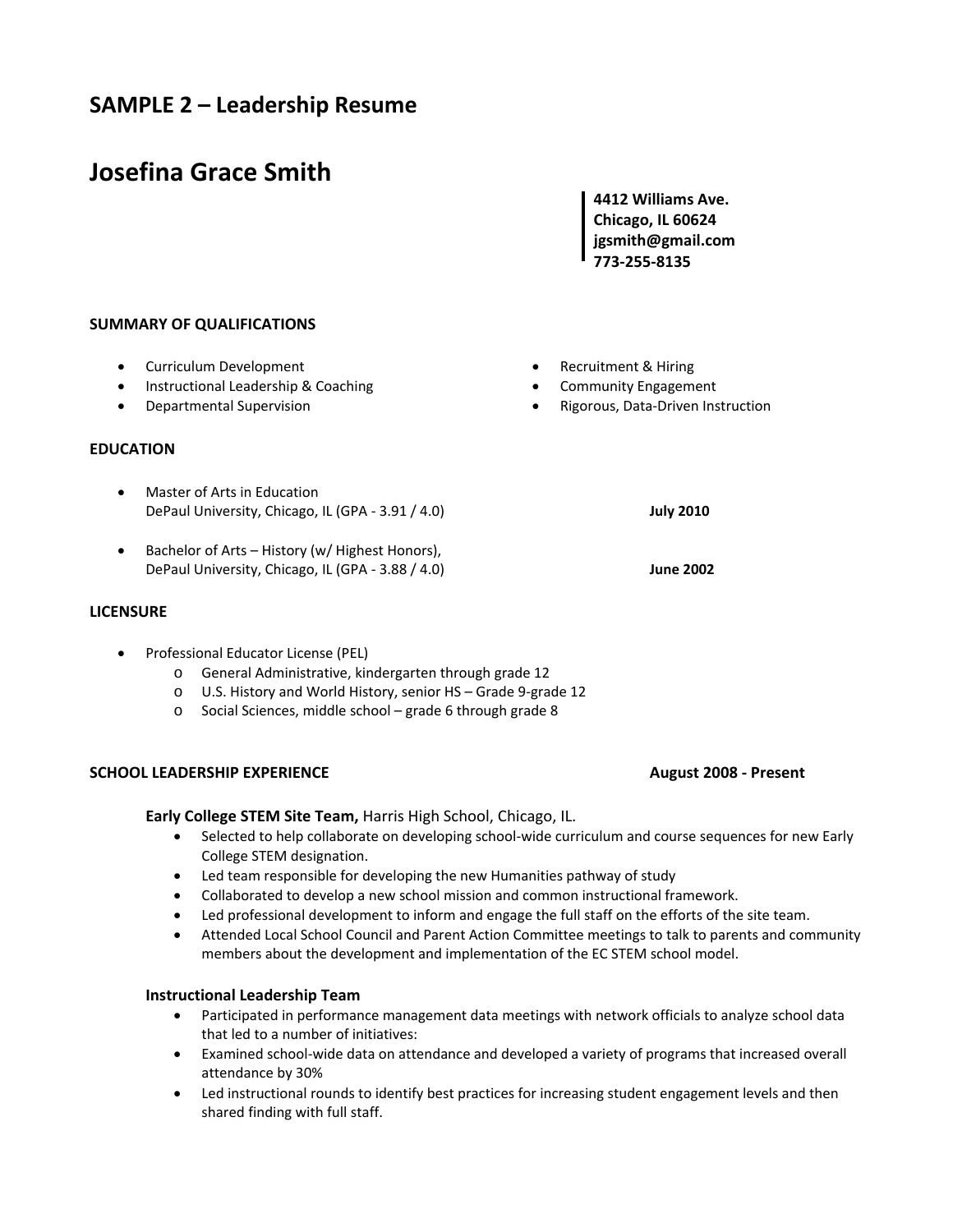Participated in research of grading methodologies to determine ways to improve student investment in their educational goals.

#### **Social Studies Department Chair**

- Liaison with administration to evaluate departmental plans and concerns.
- Create agendas and established meeting protocols that maximized department collaboration time.
- Led re-organization of the social studies department into course teams that meet regularly and use data to inform instruction
- Led professional development on the Performance Management data meeting format as prescribed by Chicago Public Schools.
- Supervised the creation of curriculum aligned to Common Core Standards and that utilized the principals of Project‐Based Learning.
- Led selection and interview process for selecting new department team members.
- Worked with other departments to implement shared writing rubrics and coursework realignment.
- Maintain social studies department budget & manage all textbook & technology requisitions.

#### **Educational Leadership Practicum**

- Planned and implemented a sophomore induction event for first year Early College STEM students.
- Developed a parent-shadowing program that enables parents to follow their student from class to class for a partial day.
- Attended professional development on the use of Student Information Management (SIM) system and worked to program a sophomore‐level class of roughly 450 students.
- Supervised the reorganization of student and business records room according to the policies and procedures outline by the Chicago Public Schools' Legal Department.

## **TEACHING EXPERIENCE** ‐ *Harris High School, Chicago, IL* **August 2005 – Present**

#### **Social Studies Teacher & Mock Trial Coach**

- Classes taught: A.P. World History, Law, Humanities, World Studies, Contemporary U.S. History, Art, & Sculpture
- Collaborated with the Franklin School of Journalism and School of Education & Social Policy at University of Chicago to implement a semester‐long Civics Media project that had students research and produce documentaries on immigration issues impacting their communities.
- Utilize the online course management website, Canvas, to increase student interaction and learning beyond scheduled class time.
- Taught students who read below grade-level who achieved an average 49% passing rate over the past four years on the AP World History exam.
- Successfully managed multiple team & individual winners in the annual City‐Wide Mock Trial Competition sponsored by the Chicago Council of Law‐Related Education and Chicago Bar Association
- Participated in numerous co-teaching situations for students with diverse learning needs.
- Selected to attend an AP World History College Board‐sponsored professional development at Jin University in Japan in the summer of 2012.

#### **HONORS**

- Awarded two grants for producing school plays from the Polk Brothers Family Foundation (2007 & 2008)
- Phi Alpha Theta, National History Honor Society (Phi‐Delta Chapter, DePaul University)
- Certificate of Outstanding Performance by the Faculty of the History Department, DePaul University